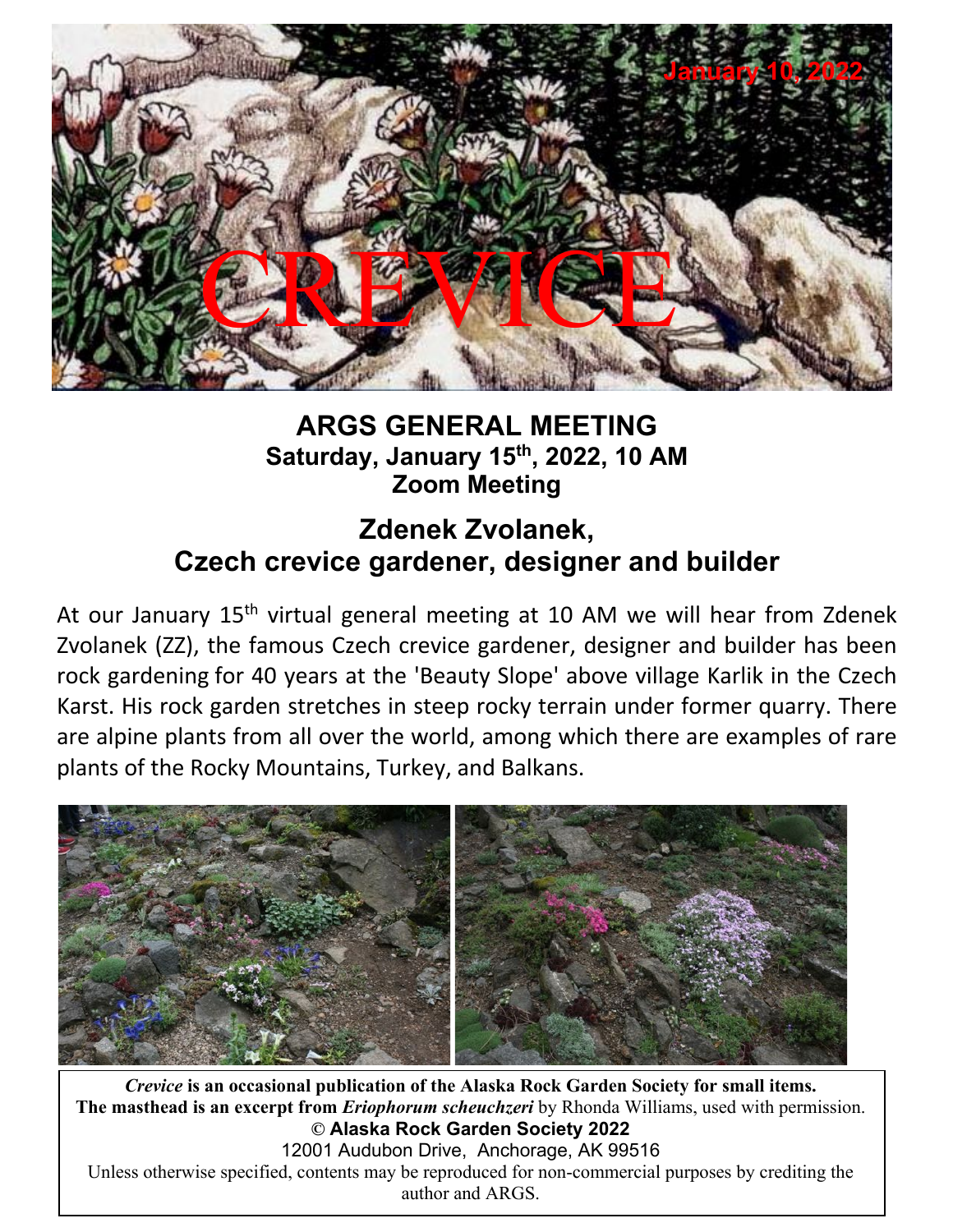



If you want to see additional beautiful pictures from his gardens, check out the CzechRockGarden Society's web site: http://czrgs.cz/photogallery2.html.

### **FUTURE ARGS PRESENTATIONS in 2022:**

**February 19** - also at 10 AM - we will hear from "our own" **Ed Buyarski**, who lives in Juneau where he operates a landscape business, and also runs a small home-based, plant nursery. They specialize in perennials, primroses, ornamental trees and shrubs, plus fruit trees and berry bushes. The nursery offers non-edible plants, however, we encourage lawn reduction, and food sustainability. For us he will do a presentation on primulas - growing condition and also on growing them from seeds.

**March 19** at 10 AM we will be hearing from **Jane McGary**. She will do a presentation on fritillaria. She worked at UAF for 12 years and is now living in Oregon.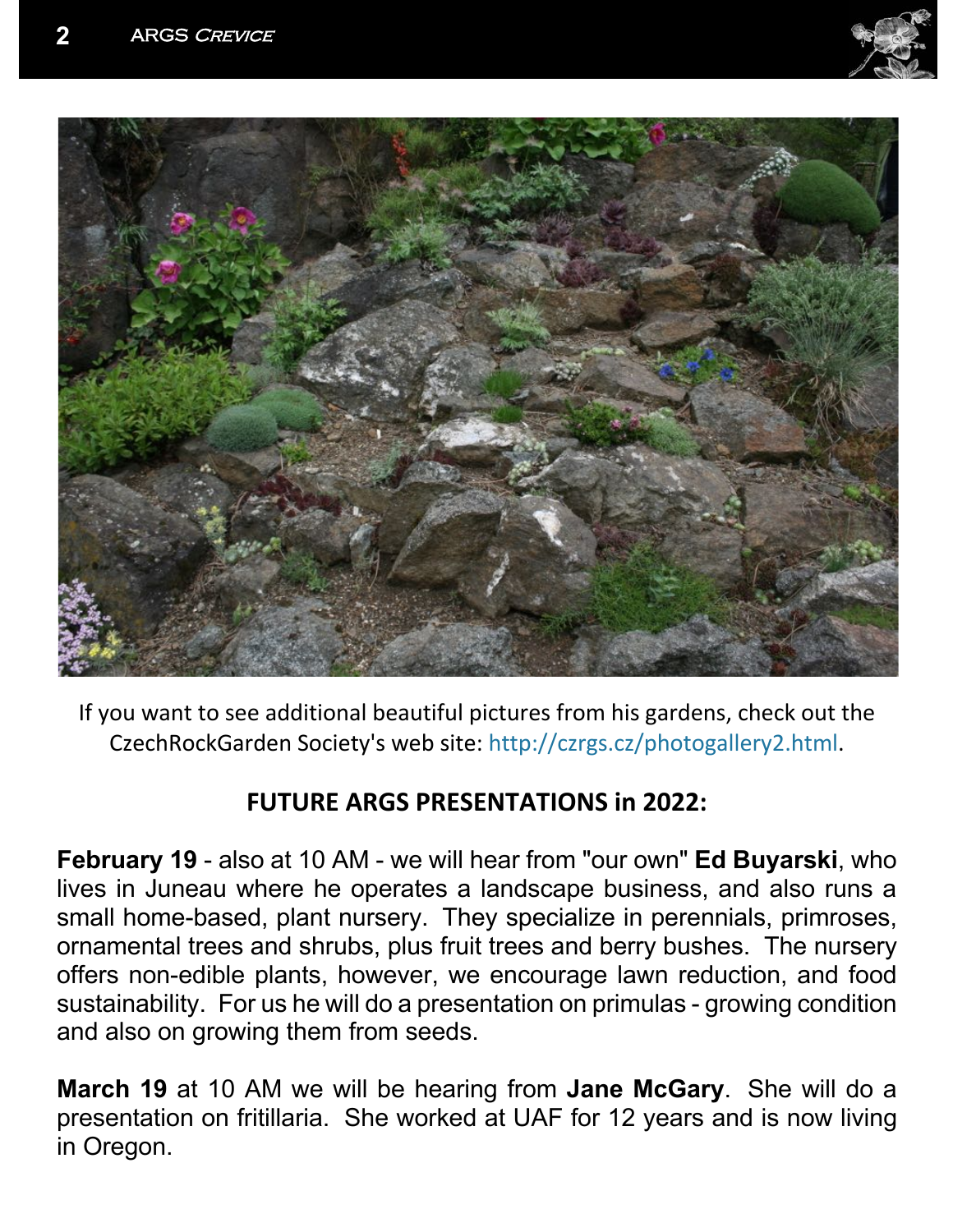

Two NARGS Webinars coming in 2022:

## **Same great deal as before: If you're not yet a NARGS member (You must be one to watch these webinars!) join for \$40 ( lots of great benefits) and then you're eligible to get one webinar for just \$10 (regularly \$25)!**

Watch for details: www.nargs.org

Saturday January 15: "Succulents on the Rocks" (Starts at 6:30 AM AKST, but will be recorded for later viewing at your convenience) [https://www.nargs.org/nargs-rocks-succulents-buy-ticket]

#### **What are the presentations?**

**Who** can't fit a trough on their balcony or patio? Succulents thrive in troughs—and **Lori Chips,** the indisputable queen of "Troughdom" (she wrote the book on it!) will demonstrate the techniques she's used for decades as the alpine specialist at Oliver's Nursery in Connecticut.

**Jay Akerley** grows a wide spectrum of succulents in rainy Vancouver, but also on the frosty heights of Canada's mountains where frost can occur in any month. He'll share his strategies for success, as well as the range of toughies that will take both mild winter rains and Arctic blasts of frost.

**Amanda Bennett** has created both the rock garden and an ambitious cactus and succulent garden at Atlanta Botanical Garden where she is now Vice President. Amanda has found an astonishing range of cacti, agaves, and other succulents that tolerate both Atlanta's hot humid summers and often rainy winters.

**Vince Russo** has created one of the most beautiful rock gardens featuring a wide range of western American cacti, which he has combined with classic alpines and an increasing range of African succulents in the suburbs of **Detroit** 

**Rod Haenni** has experimented (and succeeded) with a wider range of Zone-5 hardy cacti and African succulents in his gorgeous rock garden. As Vice President of the Cactus and Succulent Society of America (and long-time member of NARGS) he's helping pool and bridge the expertise of both specialist groups.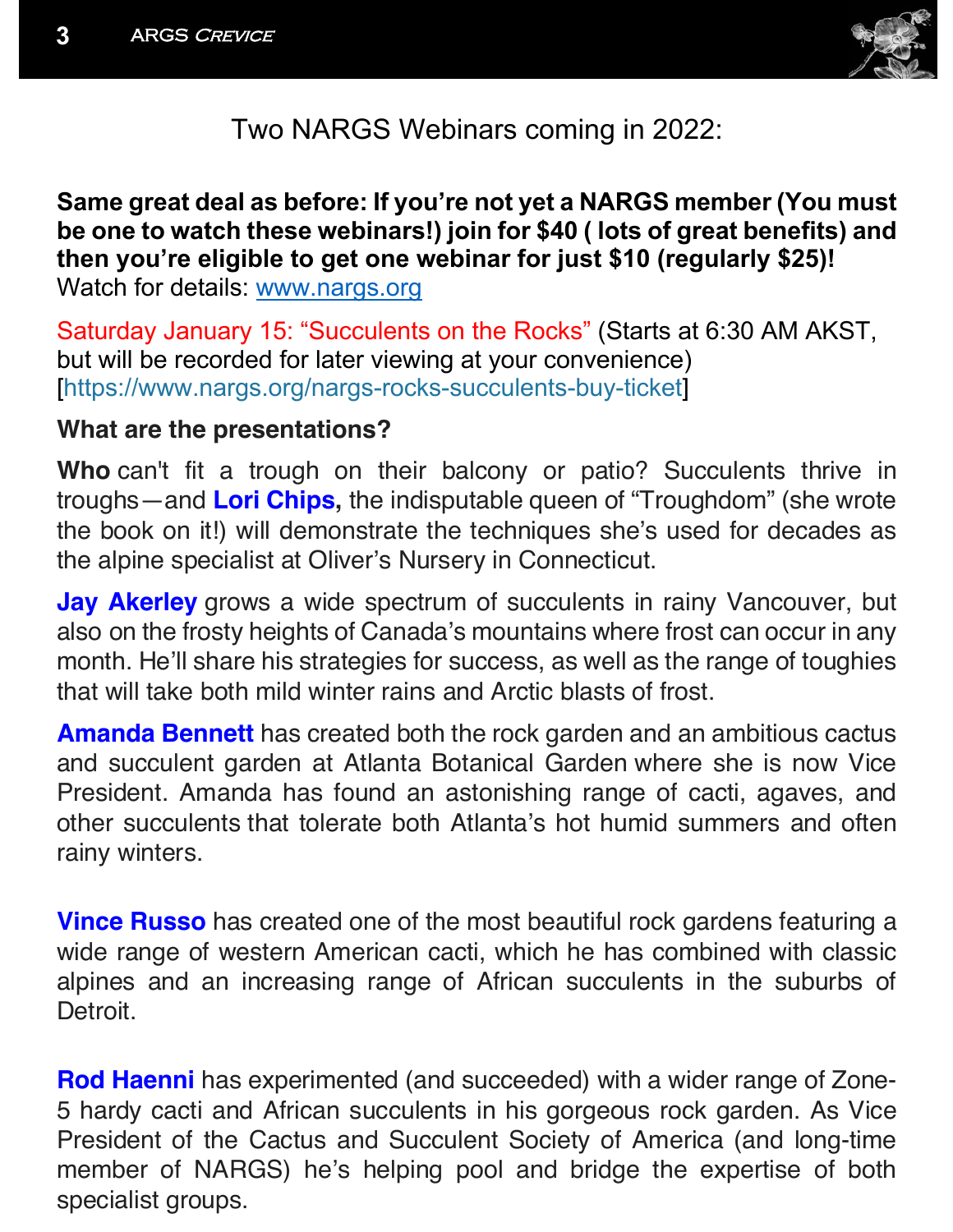

**Kiamara Ludwig, Russell Wagner, Walker Young, Brian Kemble** are all horticultural professionals with deep history in California's East Bay area public gardens. They have combined their talents to test a wide pool of plants at the public crevice garden at the Gardens at Lake Merritt in Oakland's winter wet Mediterranean climate.

### Saturday February 19 "Rock Gardening Does Meadows"

### **The Rock Garden Meadow: A Contrast and Relief from the Rocky Garden**

Panayoti Kelaidis

If you are in a bonsai club, you're expected to have a lot of little trees beautifully trained in pots and not necessarily anything else in your garden. I've visited many a succulent collector in Southern California where the entire garden was bristling with cacti, aloes, agaves—anything succulent and not much else. The same phenomenon occurs with many collectors: dahlia, hosta, conifer, iris—most any specialist collection is often arrayed in rows often surrounded by bare soil. There are "native plant gardens" where any plant from beyond an arbitrary political boundary is eschewed, banished, reviled!

And then there are rock gardeners. I suppose you have alpine gardeners in Britain who may possess only teeny plants in pots—but in North America rock gardening is truly catholic (not necessarily in the religious sense! I'm Orthodox after all): I don't think I've ever visited a rock gardener in our continent who didn't have some special trees, unique shrubs, a patch of woodland and often a pond, a bog and perhaps even a dry spot with some cacti.

Rock gardens aspire to the peaks, but we are always nestled in reality. Our art exemplifies the Taoist principle expressed in chapter 11 of the *Tao Te Ching* by Lao Tzu:

"Mold clay into a bowl

The empty space makes it useful….

Therefore, the value comes from what is there

But the use comes from what is not there."